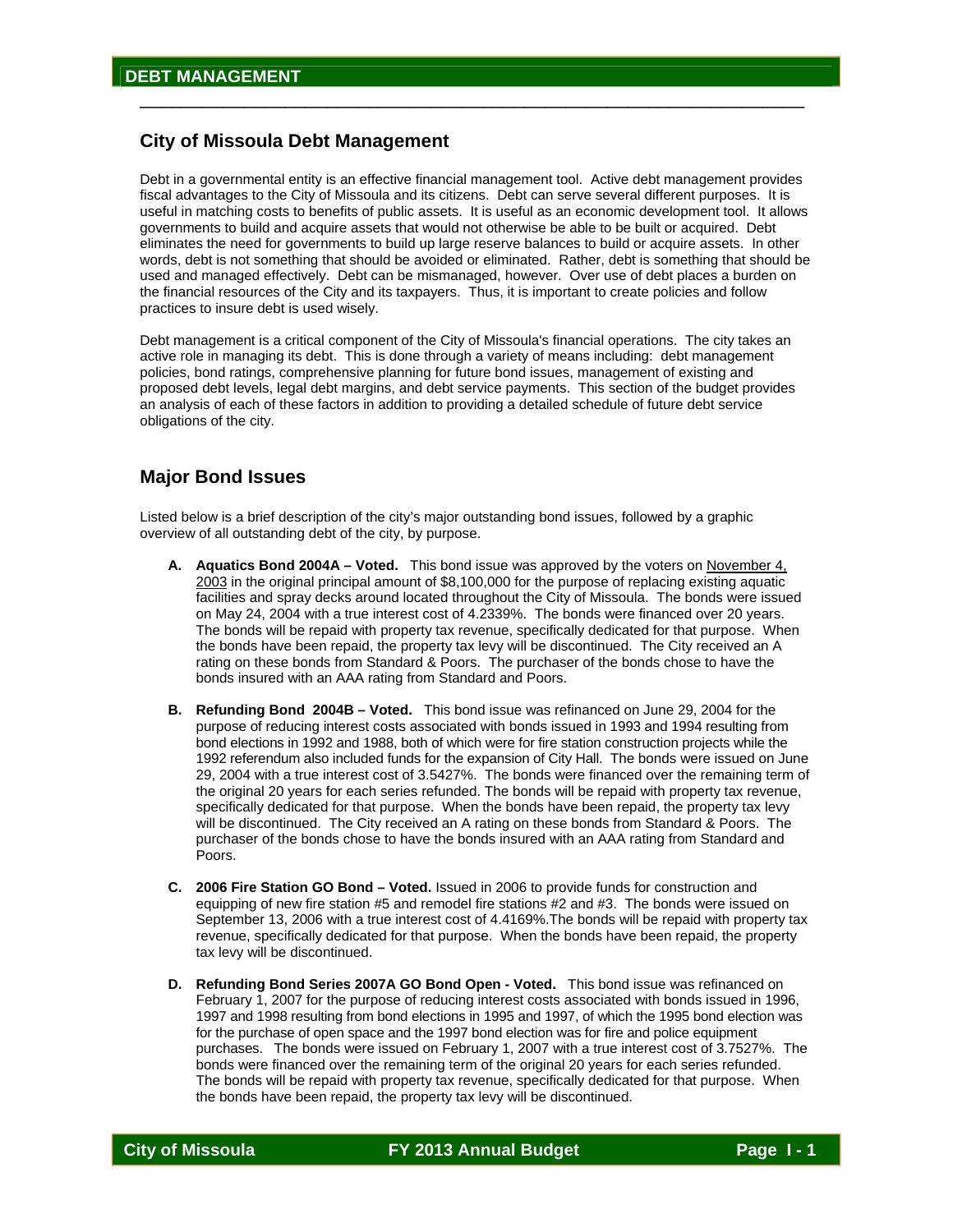## **Outstanding Debt**

Shown on the following page is a pie chart which presents the city's current outstanding indebtedness by purpose. As shown by the graph, voted General Obligation indebtedness (for open space acquisition, public safety and recreation facilities) represents a substantial component of the city's debt and this reflects the priorities of the public and the City Council. Despite the several categories of outstanding debt reflected below, City of Missoula actually has a relatively low level of outstanding debt, which is more fully described below.

\_\_\_\_\_\_\_\_\_\_\_\_\_\_\_\_\_\_\_\_\_\_\_\_\_\_\_\_\_\_\_\_\_\_\_\_\_\_\_\_\_\_\_\_\_\_\_\_\_\_\_\_\_\_\_\_\_\_\_\_\_\_\_\_



At the end of the current fiscal year, the City of Missoula had a total of \$80,839,178 of long term debt outstanding of which \$77,217,385 was bonded debt. Of this amount, \$12,570,000 comprises debt backed by the full faith and credit of the government and \$15,322,685 is special assessment debt for which the government is liable in the event of default by the property owners subject to the assessment, although this debt is collateralized with liens on the properties against which the debt is assessed. The majority of the remainder of the City of Missoula's bonded debt represents bonds secured solely by specified revenue sources (i.e., revenue bonds).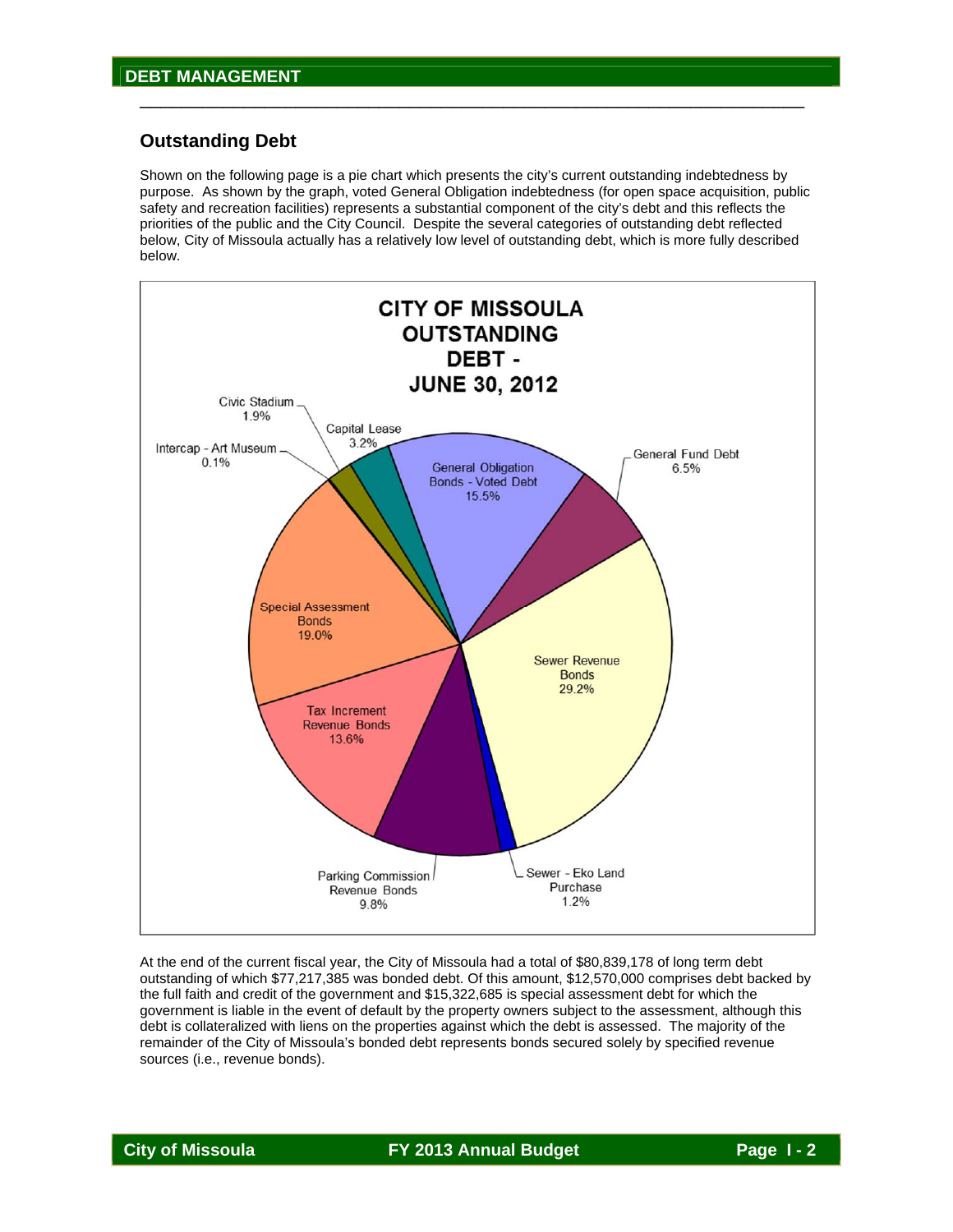|                                 | Governmental Activities |   |               | <b>Business-type Activities</b> |                        | Total             |            |  |  |
|---------------------------------|-------------------------|---|---------------|---------------------------------|------------------------|-------------------|------------|--|--|
|                                 | 2011                    |   | 2012          | 2011                            | 2012                   | 2011              | 2012       |  |  |
| <b>General Obligation Bonds</b> | 13,840,000              | S | 12,570,000 \$ | -\$<br>۰,                       | - \$<br>$\blacksquare$ | 13,840,000<br>\$. | 12,570,000 |  |  |
| <b>Limited Obligation Bonds</b> | 5,625,000               |   | 5,285,000     |                                 |                        | 5.625.000         | 5,285,000  |  |  |
| Revenue Bonds                   |                         |   |               | 43.636.881                      | 44.039.699             | 43.636.881        | 44,039,699 |  |  |
| Sewer - Eko Compost Land        |                         |   |               |                                 | 970,270                |                   | 970,270    |  |  |
| Spec. Assessment Bonds          | 15,021,055              |   | 15.322.685    |                                 | -                      | 15.021.055        | 15,322,685 |  |  |
| State Board of Investment Loans | 125.646                 |   | 91.014        |                                 |                        | 125.646           | 91.014     |  |  |
| <b>Compensated Absences</b>     | 3,799,842               |   | 3,855,347     | 251.415                         | 289.866                | 4.051.257         | 4.145.213  |  |  |
| Capital Lease                   | 2,031,002               |   | 2,174,849     |                                 | 385.660                | 2,031,002         | 2,560,509  |  |  |
| <b>Total Outstanding Debt</b>   | 40.442.545 \$           |   | 39,298,895 \$ | 43,888,296<br>-S                | 45,685,495             | 84,330,841        | 84,984,390 |  |  |

### **CITY OF MISSOULA'S OUTSTANDING DEBT**

\_\_\_\_\_\_\_\_\_\_\_\_\_\_\_\_\_\_\_\_\_\_\_\_\_\_\_\_\_\_\_\_\_\_\_\_\_\_\_\_\_\_\_\_\_\_\_\_\_\_\_\_\_\_\_\_\_\_\_\_\_\_\_\_

The City of Missoula's total debt was increased by \$559,594 (0.7 percent) during the 2012 fiscal year, because \$5,651,739 of new debt was issued this last year, while \$5,092,145 was paid off. The new debt issued included \$2,025,000 of Special Assessment bonds, \$1,555,000 of urban renewal debt for the civic stadium, a \$1,200,000 note to purchase the Eko Compost land next to the wastewater treatment and \$871,739 of new capital equipment leases.

State statutes limit the amount of general obligation debt a governmental entity may issue to 2.5 percent of its total assessed valuation. The current debt limitation for the City of Missoula is \$102,767,485, which is significantly in excess of the City of Missoula's outstanding general obligation debt. As of fiscal year end, the City of Missoula was only utilizing 12.3% of its legal, voted general obligation bond limit. In addition, the City was utilizing 59% of its legal debt limit for non-voted General Fund (limited obligation) debt.

## **Proposed Debt in the Next Five Years**

Listed below is a brief description of the city's proposed debt issuances over the course of the next five year period. Following the narrative's description, is a graphic depiction of the relative effects of these proposed debt issuances in relation to the city's current debt and its remaining debt capacity.

- A. \$1,000,000 per year of special curb, gutter, sidewalk and alley approach bonds to address aging infrastructure in the city that directly benefits the adjacent, abutting landowners.
- B. \$500,000 \$1,000,000 per year of short term capital leases to replace aging equipment and dated software.
- C. \$7,200,000 of planned redevelopment agency projects providing infrastructure in blighted ares of the city.
- D. \$900,000 of General Fund Debt to provide covered parking for the city's street maintenance fleet and heavy equipment.

## **Debt Capacity – Legal Debt Margin**

The schedule below shows a graphic presentation of the city's projected debt capacity (legal debt margin) with any proposed new debt included. This reflects the philosophy of the City Council in holding down the level of debt on the taxpayers, despite the city's rapid development and growing population.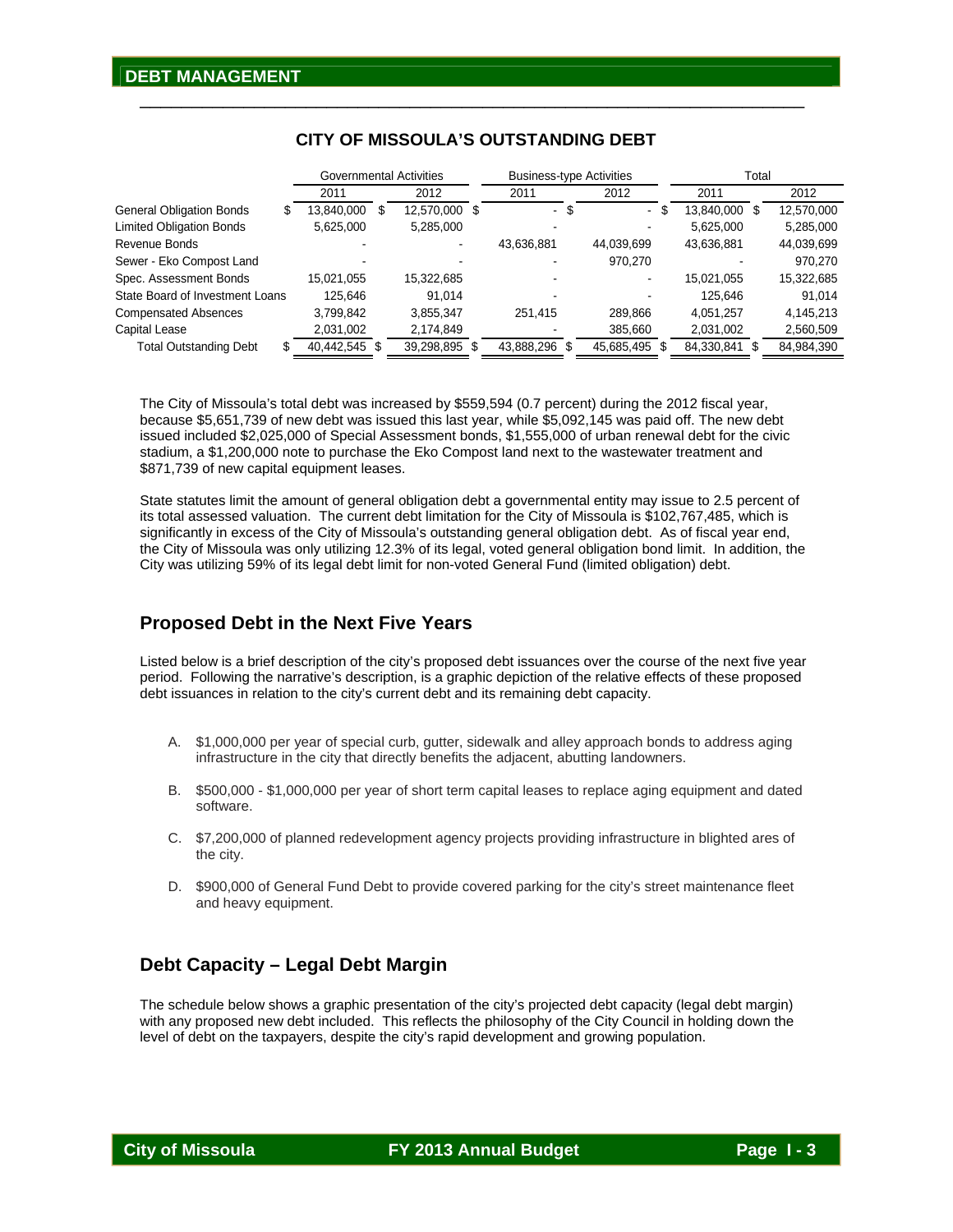## VOTED GENERAL OBLIGATION BOND

\_\_\_\_\_\_\_\_\_\_\_\_\_\_\_\_\_\_\_\_\_\_\_\_\_\_\_\_\_\_\_\_\_\_\_\_\_\_\_\_\_\_\_\_\_\_\_\_\_\_\_\_\_\_\_\_\_\_\_\_\_\_\_\_

Maxim um Allowable Debt - City of Missoula, Montana

| Assessed Valuation: FY 13 Certified Market Value                                                                                                               | 4,110,699,383                                            |                   |
|----------------------------------------------------------------------------------------------------------------------------------------------------------------|----------------------------------------------------------|-------------------|
| Factor Allowed for Indebtedness                                                                                                                                | 2.50%                                                    |                   |
| <b>Total Indebtedness Allowed</b>                                                                                                                              |                                                          | \$<br>102,767,485 |
|                                                                                                                                                                |                                                          |                   |
| Less Current Indebtedness:<br>2004A Aquatics G.O. Bond<br>2004B Refunding - Fire - G.O.Bond<br>2006 Fire Station<br>2007 Refunding<br>Intercap Equipment Loans | 5,495,000<br>250,000<br>4,480,000<br>2,345,000<br>91,014 |                   |
| <b>Total Current Indebtedness</b>                                                                                                                              |                                                          | \$<br>12,661,014  |
| Maximum Indebtedness Available (7-1-2011)                                                                                                                      |                                                          | \$<br>90,106,471  |
| Proposed Debt FY 13:                                                                                                                                           |                                                          |                   |
| <b>Total Proposed Debt</b>                                                                                                                                     |                                                          | \$                |
| <b>Net Amount of Debt Available</b>                                                                                                                            |                                                          | \$<br>90,106,471  |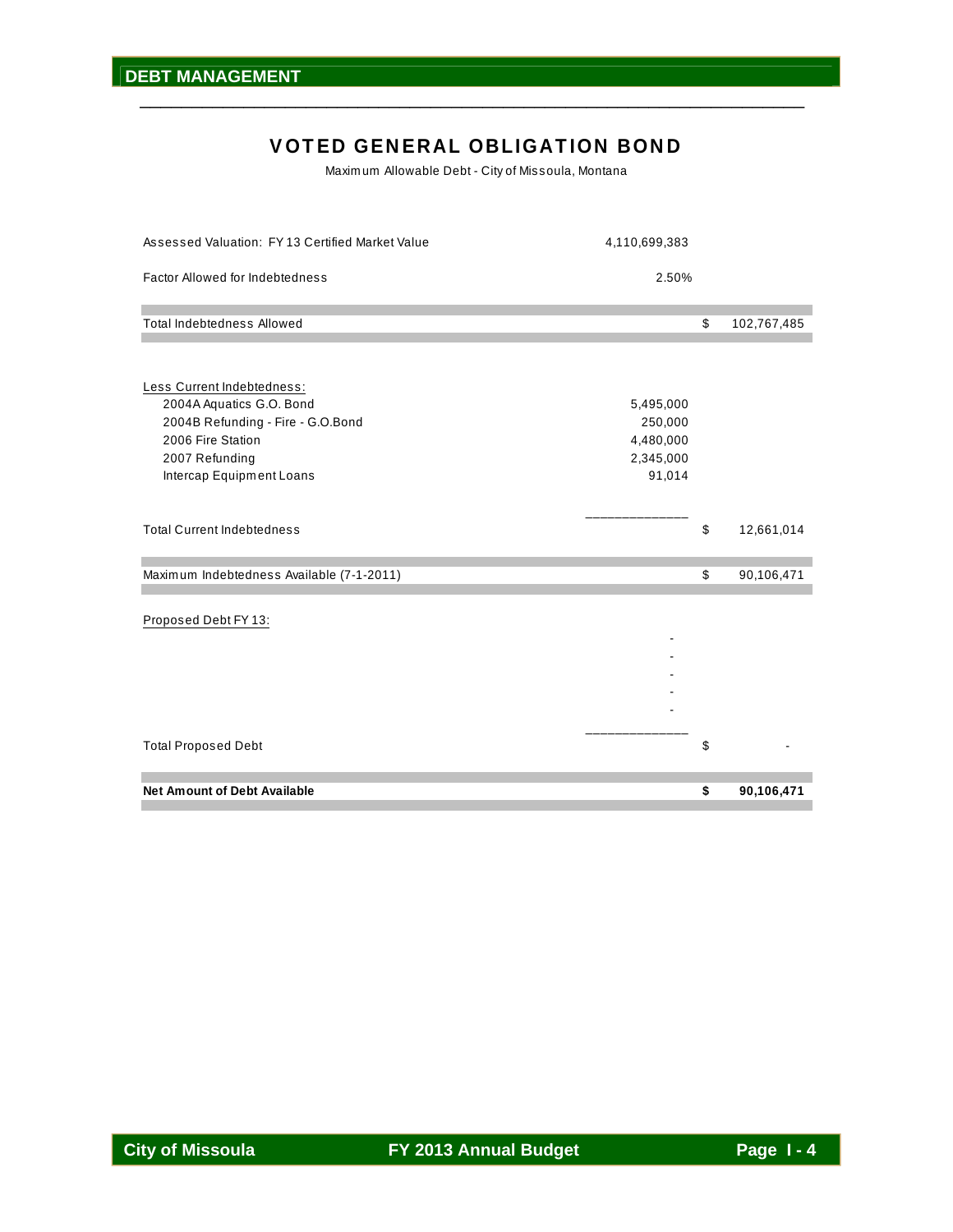#### **Debt Service**

The graph below shows the City's principal and interest payments in the current budget year and five years beyond. As shown by the graph, principal payments and interest payments decline in each of the successive years for the next five years. This reflects the declining debt level as the result of the scheduled payments the city will be making.

\_\_\_\_\_\_\_\_\_\_\_\_\_\_\_\_\_\_\_\_\_\_\_\_\_\_\_\_\_\_\_\_\_\_\_\_\_\_\_\_\_\_\_\_\_\_\_\_\_\_\_\_\_\_\_\_\_\_\_\_\_\_\_\_



#### **General Obligation Debt**

| Year      | 2013         | 2014        |      | 2015      |    | 2016      |     | 2017      | 2018        |
|-----------|--------------|-------------|------|-----------|----|-----------|-----|-----------|-------------|
| Principal | \$ 1.320.000 | \$1.115.000 | - S  | 1.160.000 | S. | 1.205.000 |     | 950.000   | 870.000     |
| Interest  | 521.133      | 470.433     |      | 427.753   |    | 382.470   |     | 334.758   | 297,068     |
| Total     | \$1.841.133  | 1,585,433   | - SI | 1,587,753 | s. | 1,587,470 | - S | 1.284.758 | \$1.167.068 |

Most major debt obligations for the City are typically structured with declining interest payments and increasing principal payments—thereby resulting in relatively level debt service payments over the life of the bonds.

As can be seen from the graph above, the voted GO debt service requirements will decline by approximately \$255,000 per year (2.4 mills) after FY 2013 due to the final maturity of the 2004 Refunding Bonds, which will be paid off at that point. This will result in a 1% reduction in property tax requirements starting in FY 2014 due to a reduced GO bond debt service levy in that year.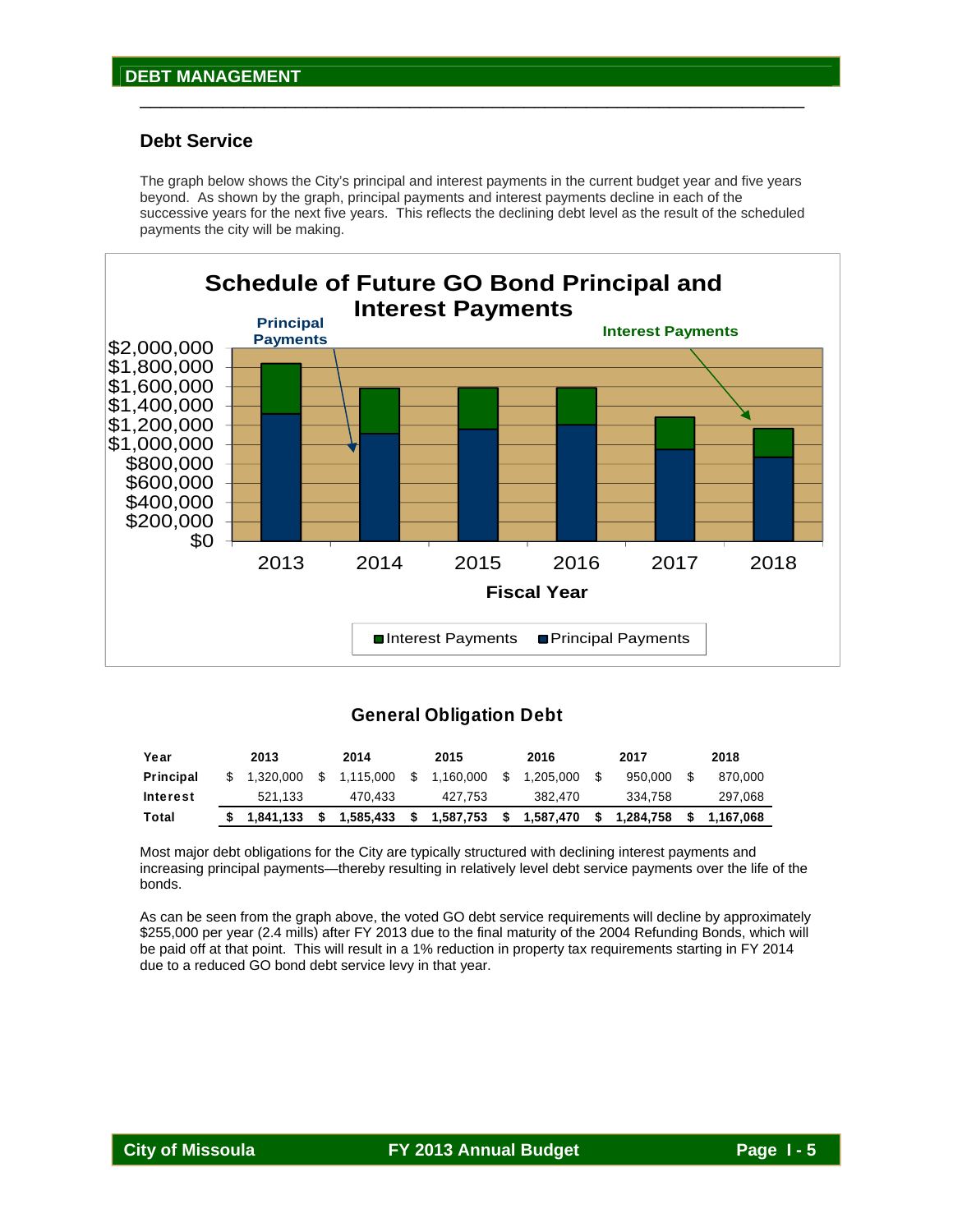

\_\_\_\_\_\_\_\_\_\_\_\_\_\_\_\_\_\_\_\_\_\_\_\_\_\_\_\_\_\_\_\_\_\_\_\_\_\_\_\_\_\_\_\_\_\_\_\_\_\_\_\_\_\_\_\_\_\_\_\_\_\_\_\_

## **Limited Obligation Debt**

| Year      | 2013    | 2014    | 2015    | 2016    | 2017    |      | 2018    |
|-----------|---------|---------|---------|---------|---------|------|---------|
| Principal | 350.000 | 360,000 | 365,000 | 375,000 | 400.000 | - \$ | 405.000 |
| Interest  | 195.795 | 185.335 | 174.283 | 162.769 | 150.218 |      | 136.173 |
| Total     | 545.795 | 545.335 | 539.283 | 537.769 | 550.218 |      | 541.173 |

As can be seen in the table above, the General Fund's limited obligation debt service requirements will remain fairly constant over the next five years.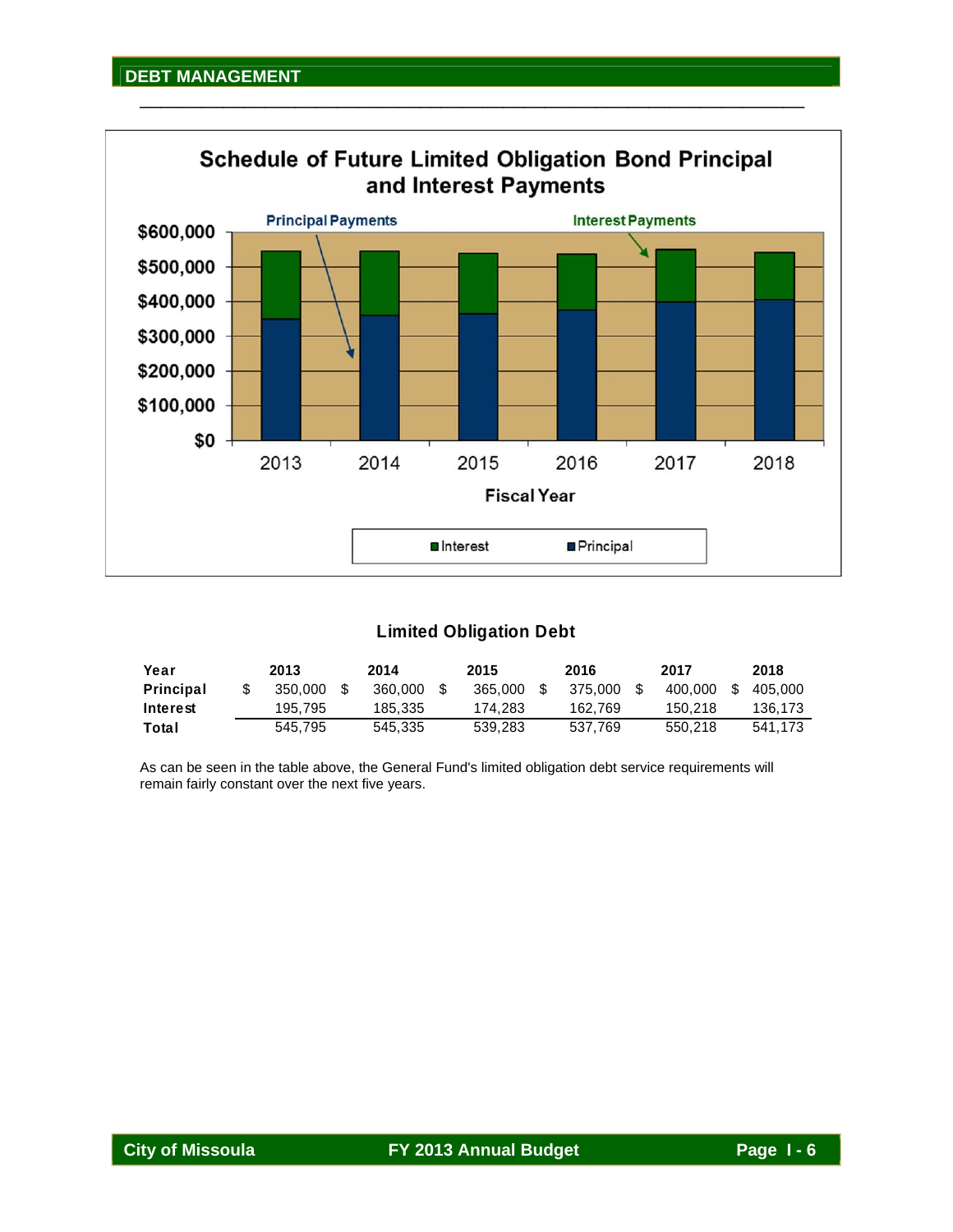

\_\_\_\_\_\_\_\_\_\_\_\_\_\_\_\_\_\_\_\_\_\_\_\_\_\_\_\_\_\_\_\_\_\_\_\_\_\_\_\_\_\_\_\_\_\_\_\_\_\_\_\_\_\_\_\_\_\_\_\_\_\_\_\_

## **Inter Cap Debt**

| Year      | 2013   | 2014   | 2015 | 2016            | 2017     | 2018     |
|-----------|--------|--------|------|-----------------|----------|----------|
| Principal | 35,888 | 37.194 |      | 17.933 Paid Off | Paid Off | Paid Off |
| Interest  | 3.901  | 2.180  |      | 426 Paid Off    | Paid Off | Paid Off |
| Total     | 39.789 | 39.374 |      | 18,359 Paid Off | Paid Off | Paid Off |

The General Fund has 3.5 years left of modest debt service payments for a fire engine financed through the State of Montana's Inter-cap lending program.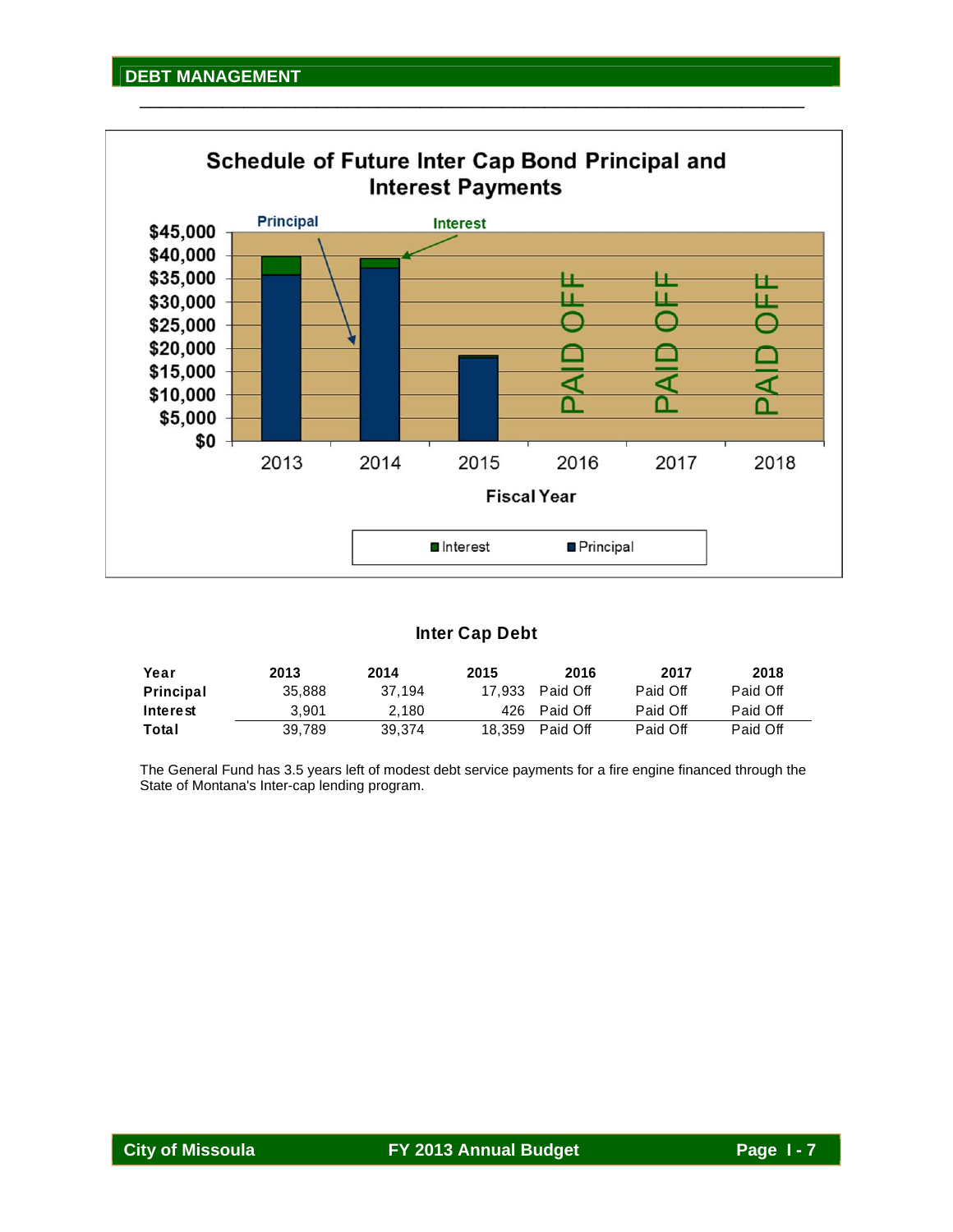

| <b>Capital Lease</b> |         |         |         |         |         |         |  |  |  |  |
|----------------------|---------|---------|---------|---------|---------|---------|--|--|--|--|
| Year                 | 2013    | 2014    | 2015    | 2016    | 2017    | 2018    |  |  |  |  |
| Principal            | 546.597 | 466.713 | 382.289 | 235,303 | 245.341 | 181.662 |  |  |  |  |
| Interest             | 102.649 | 82.573  | 65.232  | 51.662  | 41.624  | 31.737  |  |  |  |  |
| Total                | 649.246 | 549.286 | 447.521 | 286,965 | 286,965 | 213.399 |  |  |  |  |

The graph and table above illustrate the declining impact of future capital lease payment on the General Fund after FY 2013.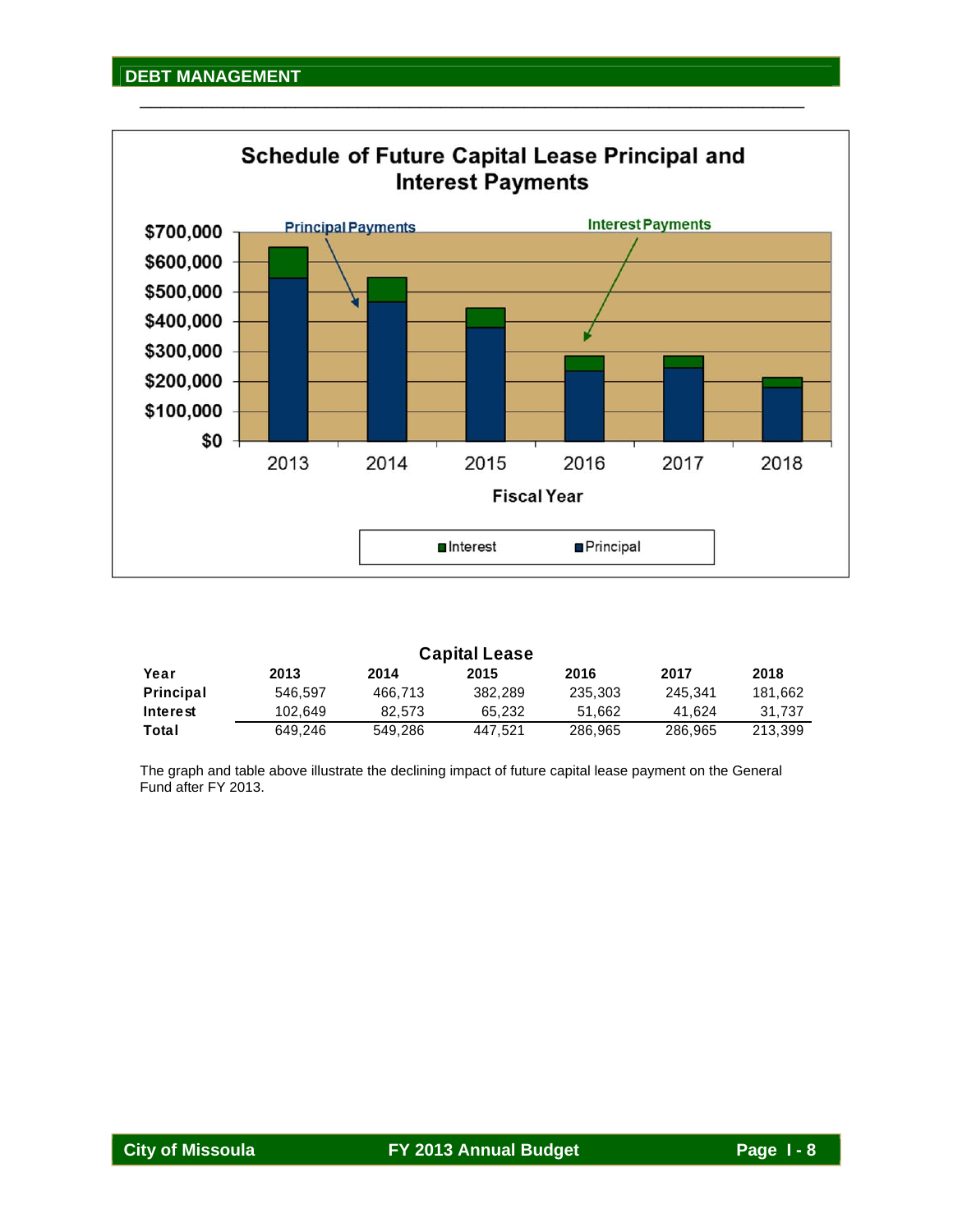

\_\_\_\_\_\_\_\_\_\_\_\_\_\_\_\_\_\_\_\_\_\_\_\_\_\_\_\_\_\_\_\_\_\_\_\_\_\_\_\_\_\_\_\_\_\_\_\_\_\_\_\_\_\_\_\_\_\_\_\_\_\_\_\_

## **Total General Fund Debt - All Types**

| Year             | 2013        | 2014      | 2015      | 2016    | 2017    |      | 2018    |
|------------------|-------------|-----------|-----------|---------|---------|------|---------|
| <b>Principal</b> | 932.485     | 863.907   | 765.222   | 610.303 | 645.341 |      | 586.662 |
| Interest         | 302.345     | 270.088   | 239.941   | 214.431 | 191.842 |      | 167.910 |
| Total            | \$1,234,830 | 1,133,995 | 1.005.163 | 824.734 | 837.183 | - \$ | 754.571 |

When all of the various types of General Fund indebtedness are combined into one graph and table, as seen above, it is apparent that after FY 2013, each future year has a smaller debt service requirement than the preceding year. This fact, combined with reduced GO bond debt requirements after FY 2013, will eventually free up \$350,000 to \$440,000 per year of tax supported projects. This information will be utilized as future budgets and capital financing needs must be addressed. All of these various financing mechanisms are used to pay for the cost of city infrastructure over time, as the benefit provided by maintaining our infrastructure is realized over time. This approach matches future costs with future benefits to be received.

## **Bond Rating**

Bond ratings reflect the relative strength of the city's financial management and planning capabilities and the quality of its elected and administrative leadership, as well as its wealth and social characteristics. Bond ratings serve as a statement of a locality's economic, financial and managerial condition and represent the business community's assessment of the investment quality of a local government. Highly rated bonds are more attractive and are more competitive in the market and thereby help lower interest costs paid by City residents. High-grade ratings reduce the cost of raising capital for City projects and a substantial savings for the City taxpayers.

The City of Missoula continues to seek ways to improve and maintain these ratings so as to provide the finest quality services and lowest cost. Concentrated efforts have been made to maintain and improve the City's "high-grade" ratings for its general obligation bonds through innovations in financial and debt administration. In April 2008, Standard and Poor's of New York assigned an AA- rating to all of the city's outstanding voted GO debt, which formerly had an A rating. This rating upgrade was based on the city's continued economic expansion and management's maintenance of good reserve levels.

**City of Missoula FY 2013 Annual Budget Page I - 9**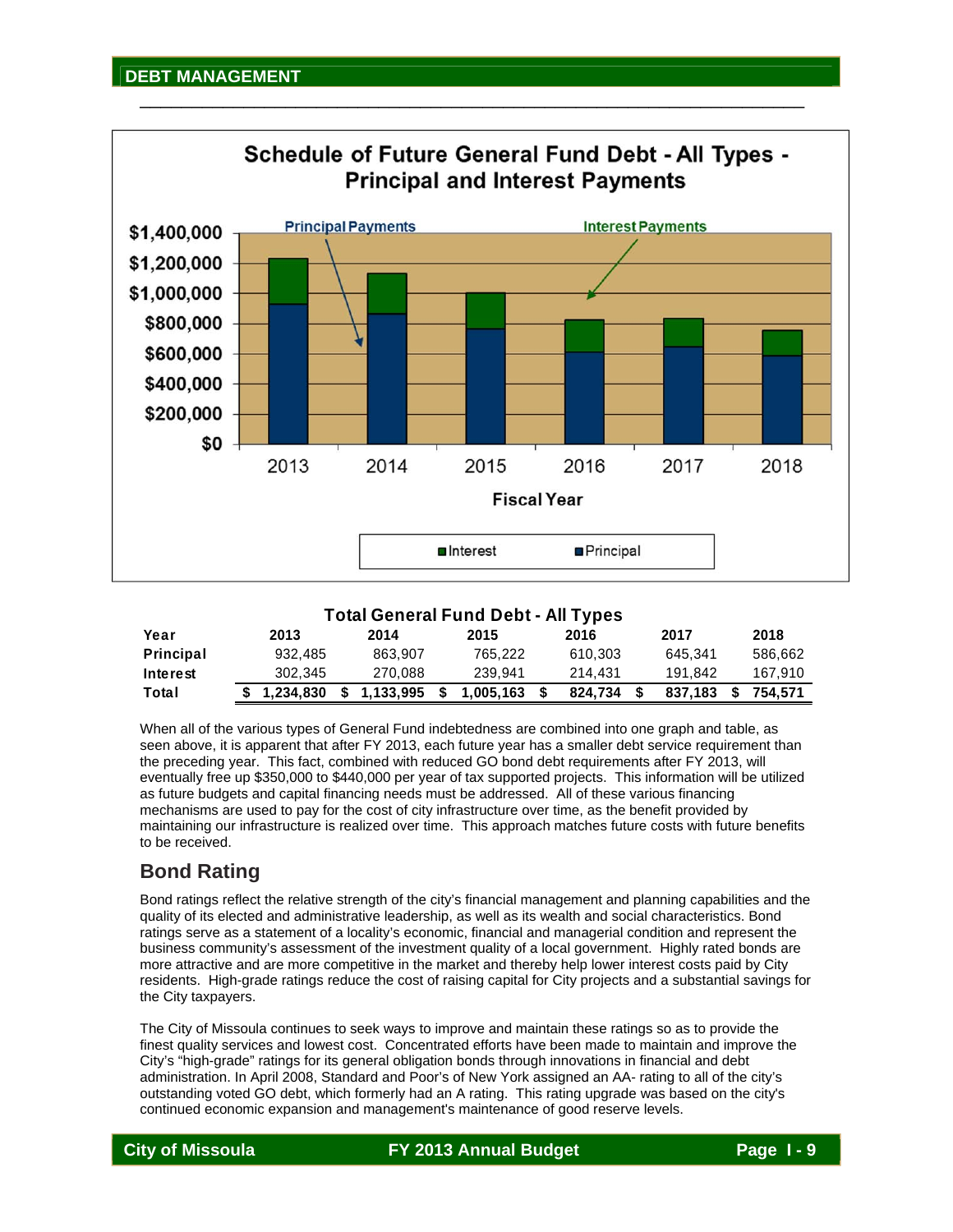## **STANDARD** &POOR'S

# **PUBLIC FINANCE**



\_\_\_\_\_\_\_\_\_\_\_\_\_\_\_\_\_\_\_\_\_\_\_\_\_\_\_\_\_\_\_\_\_\_\_\_\_\_\_\_\_\_\_\_\_\_\_\_\_\_\_\_\_\_\_\_\_\_\_\_\_\_\_\_

### **The City of Missoula's "AA-" Bond Rating saves city residents thousands of dollars annually.**

Quoted below are excerpts from the Standard & Poor's May 14, 2010 rating affirmation.

| <b>Missoula GO</b> |                  |          |
|--------------------|------------------|----------|
| Unenhanced Rating  | AA-(SPUR)/Stable | Affirmed |

*Standard & Poor's Ratings Services assigned its 'AA-' standard long-term rating, and stable outlook, to all of the City of Missoula's outstanding voted GO debt.* 

*The ratings reflect our view of the city's:* 

- *Diverse local economy, anchored by the University of Montana, which serves as a regional services, health care, and retail hub for the surrounding communities;*
- *The city's gradually expanding property tax base due to a low cost of living and an educated labor force as compared with the rest of the region;*
- *Additional liquidity of \$3.7 million, or 9% of expenditures, as of April 2010 outside the general*  fund available for general fund purposes of, which helps to bolster the city's low general fund *reserve position;*
- *Historically below-average and relatively more stable unemployment levels, with the city's unemployment rate as of March 2010 at 7.7% versus 9.7% for the U.S.; and*
- *Low overall debt burden with no GO or general-fund-related debt issuance plans.*

#### *Outlook*

*The stable outlook reflects our expectation that the local economy's diversity and steady growth will continue, especially given the presence of the university. The stable outlook also reflects our expectation that the city will make the budget adjustments it deems necessary to improve reserves from levels deemed only marginally adequate for the rating. Additional stabilizing factors for the*  rating are the city's low debt burden and lack of additional general-fund-related or GO bonding *plans, which should allow for a continuing low debt service carrying charge.* 

The City's high ratings are an objective indication of sound financial management, recognition that its overall debt profile is characterized by good debt service coverage from pledged revenues and by sound legal provisions ensuring full and timely payment of its debt service obligations. Overall net debt is very low at \$851 per capita, or 1.9% of estimated true property value.

**City of Missoula City of Missoula** FY 2013 Annual Budget Page 1-10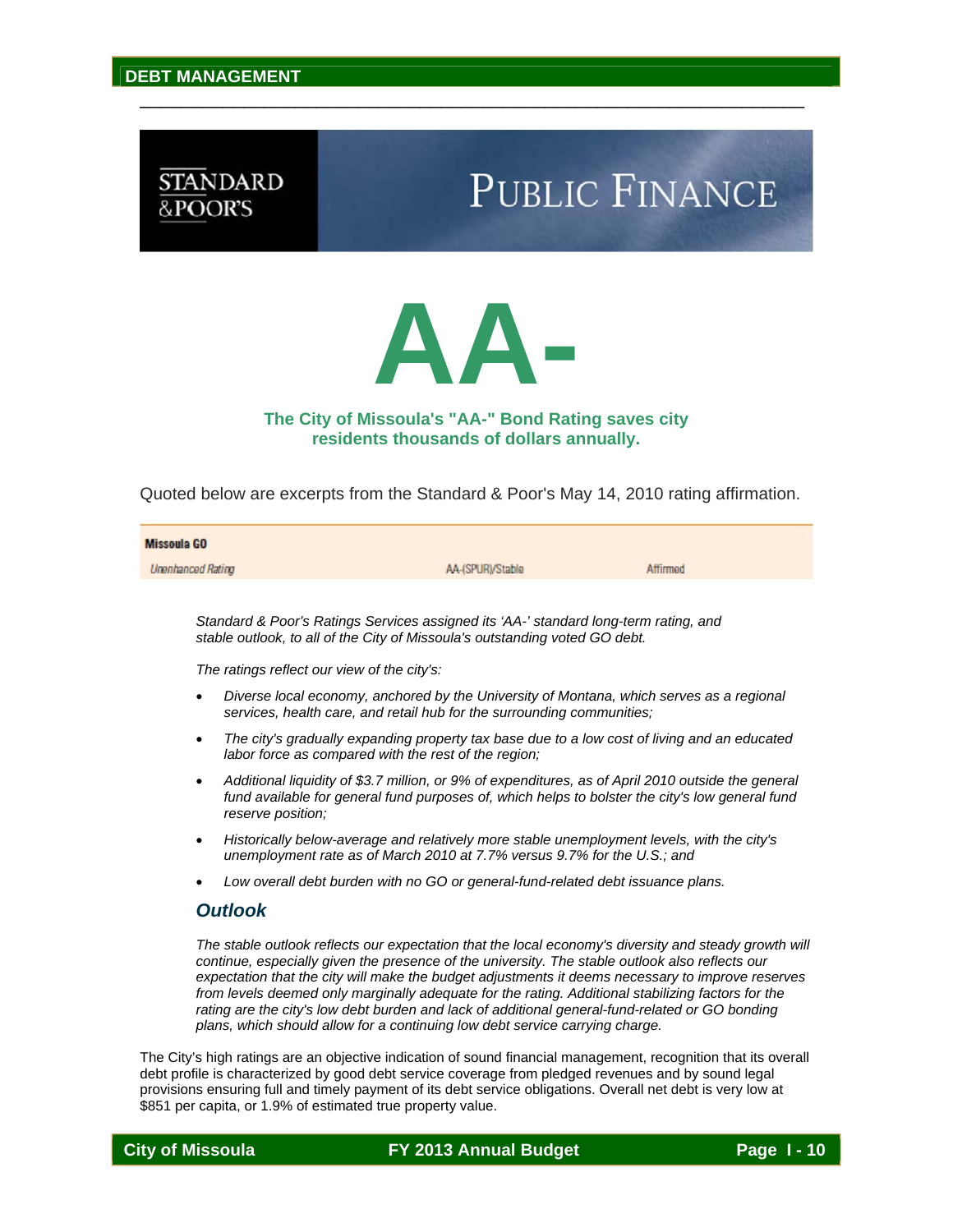#### **Investment Policy**

The investment of capital funds is incorporated into the City's cash management program. All unexpended bond proceeds are deposited into a consolidated treasurer's account and invested with other funds in order to obtain maximum earnings. The segregation of each project's equity is preserved and reported separately.

\_\_\_\_\_\_\_\_\_\_\_\_\_\_\_\_\_\_\_\_\_\_\_\_\_\_\_\_\_\_\_\_\_\_\_\_\_\_\_\_\_\_\_\_\_\_\_\_\_\_\_\_\_\_\_\_\_\_\_\_\_\_\_\_

Interest earned on capital funds during the construction period is credited to the respective project's fund or enterprise fund wherein the debt service is paid.

#### **Management of Debt and Equity Funding of Capital Needs**

An integral part of the City's financial strength has been to aggressively take advantage of the marketplace and refund outstanding debt, thereby reducing interest expense while using excess surpluses wisely to equity fund (pay with cash) capital project expenses and to fund depreciation of capital assets. This actively managed debt program allow us to pass along savings from the refunding of outstanding debt along to the taxpayers through reductions in the tax rates.

#### **Debt Management Policies**

The City of Missoula has developed a set of financial management policies that cover all aspects of its financial operations. Policies on debt management are one component of those financial policies. All of the City's financial management policies on included in the Executive Summary. Listed below are excerpts from those policies, which relate specifically to debt management.

#### **Restrictions on Debt Issuance**

**1) Repayment of Borrowed Funds.** The city will repay borrowed funds, used for capital projects, within a period not to exceed the expected useful life of the project. This policy reflects the view that those residents who benefit from a project should pay for the project. Adherence to this policy will also help prevent the government from over-extending itself with regard to the incurrence of future debt.

#### **Limitations on Outstanding Debt**

- **1) Reliance on Long-Term Debt.** The City will limit long-term debt to capital improvements which cannot be financed from current revenues. Incurring long-term debt serves to obligate future taxpayers. Excess reliance on long-term debt can cause debt levels to reach or exceed the government's ability to pay. Therefore, conscientious use of long-term debt will provide assurance that future residents will be able service the debt obligations left by former residents.
- **2) Debt Not Used for Current Operations.** The city will not use long-term debt for financing current operations. This policy reflects the view that those residents who benefit from a service should pay for the service. Utilization of long-term debt to support current operations would result in future residents supporting services provided to current residents.

#### **Debt Refinancing**

- **1) General Refinancing Guidelines.** Periodic reviews of all outstanding debt will be undertaken to determine refinancing opportunities. Refinancing's will be considered (within federal tax law constraints) under the following conditions:
- There is a net economic benefit.
- It is needed to modernize covenants that are adversely affecting the City's financial position or operations.